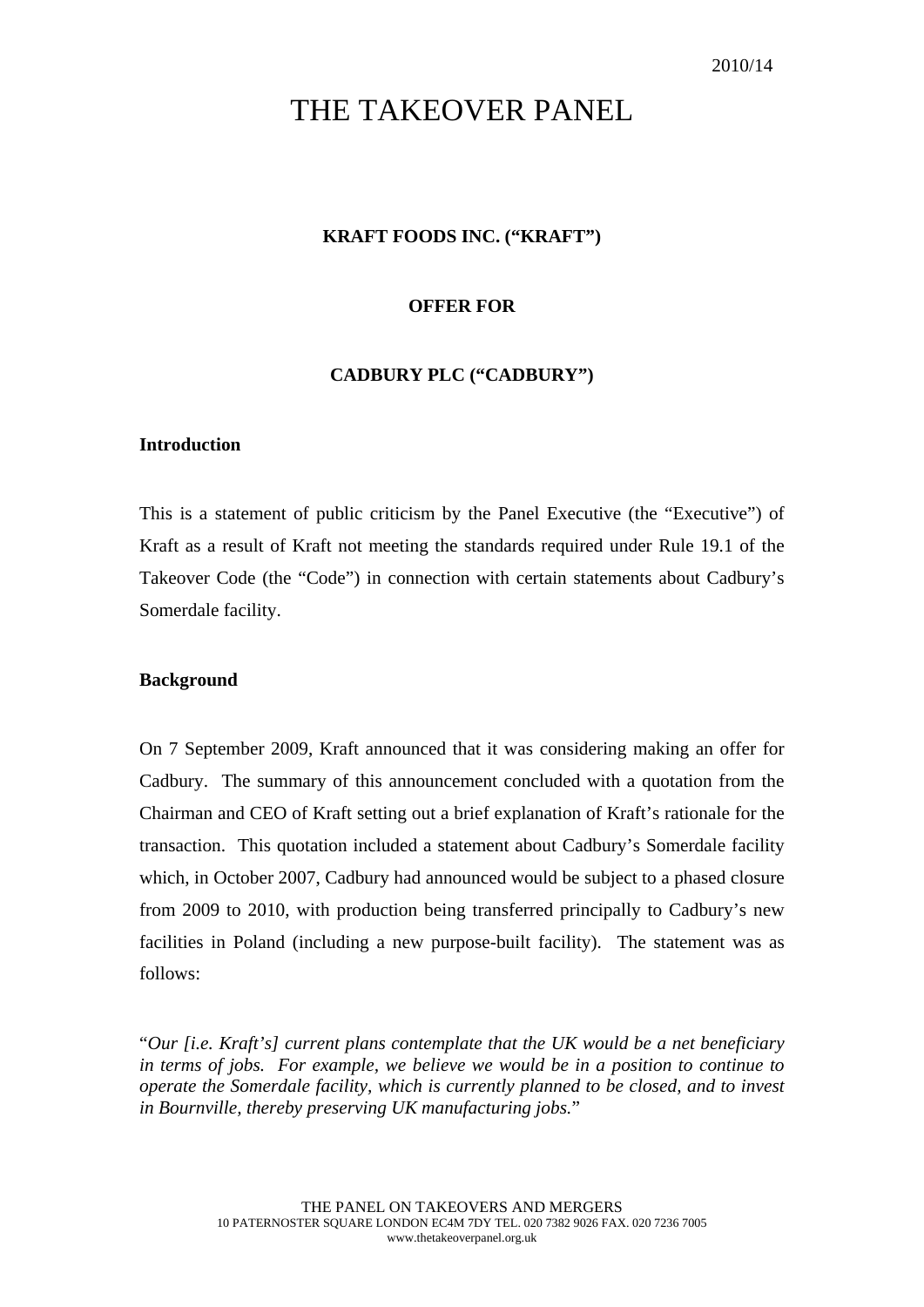Kraft made a similar statement in a letter of approach dated 7 September to the Cadbury board, which was appended in full to Kraft's announcement of the same date. Kraft repeated this statement in substantially the same form on 9 November (in its firm offer announcement), on 4 December (in its offer document) and on 19 January 2010 (incorporated by reference, in its revised offer document, which was the first occasion on which the Cadbury board recommended Kraft's offer, as revised on that date). On each occasion that it made this statement, the only information known to Kraft regarding the progress of Cadbury's phased closure of Somerdale and the transfer of production from Somerdale to its new facilities in Poland was that which was available in the public domain, save that, on the night of 18/19 January, a limited discussion took place between representatives of Kraft and Cadbury in relation to certain high level due diligence matters, during the course of which Cadbury's closure of Somerdale was touched upon. At that meeting, Cadbury informed Kraft that it considered it would be difficult to continue to operate the Somerdale facility.

Kraft's offer for Cadbury was declared unconditional on 2 February. On 9 February, Kraft announced that, following extensive talks with senior management at Cadbury, it had reluctantly accepted that Cadbury's plans to close the Somerdale facility were so far advanced that it was unrealistic to reverse them. In this announcement, Kraft stated that it had now become clear that the investment required to reverse the closure programme would be so significant that alternative plans would not be viable. Kraft had now discovered, among other things, that Cadbury had already invested more than £100 million in building new facilities in Poland to which the majority of the production lines would be transferred by the middle of 2010.

#### **Relevant provision of the Code – Rule 19.1**

Rule 19.1 provides that:

**"Each document or advertisement published, or statement made, during the course of an offer must be prepared with the highest standards of care and accuracy and the information given must be adequately and fairly presented."**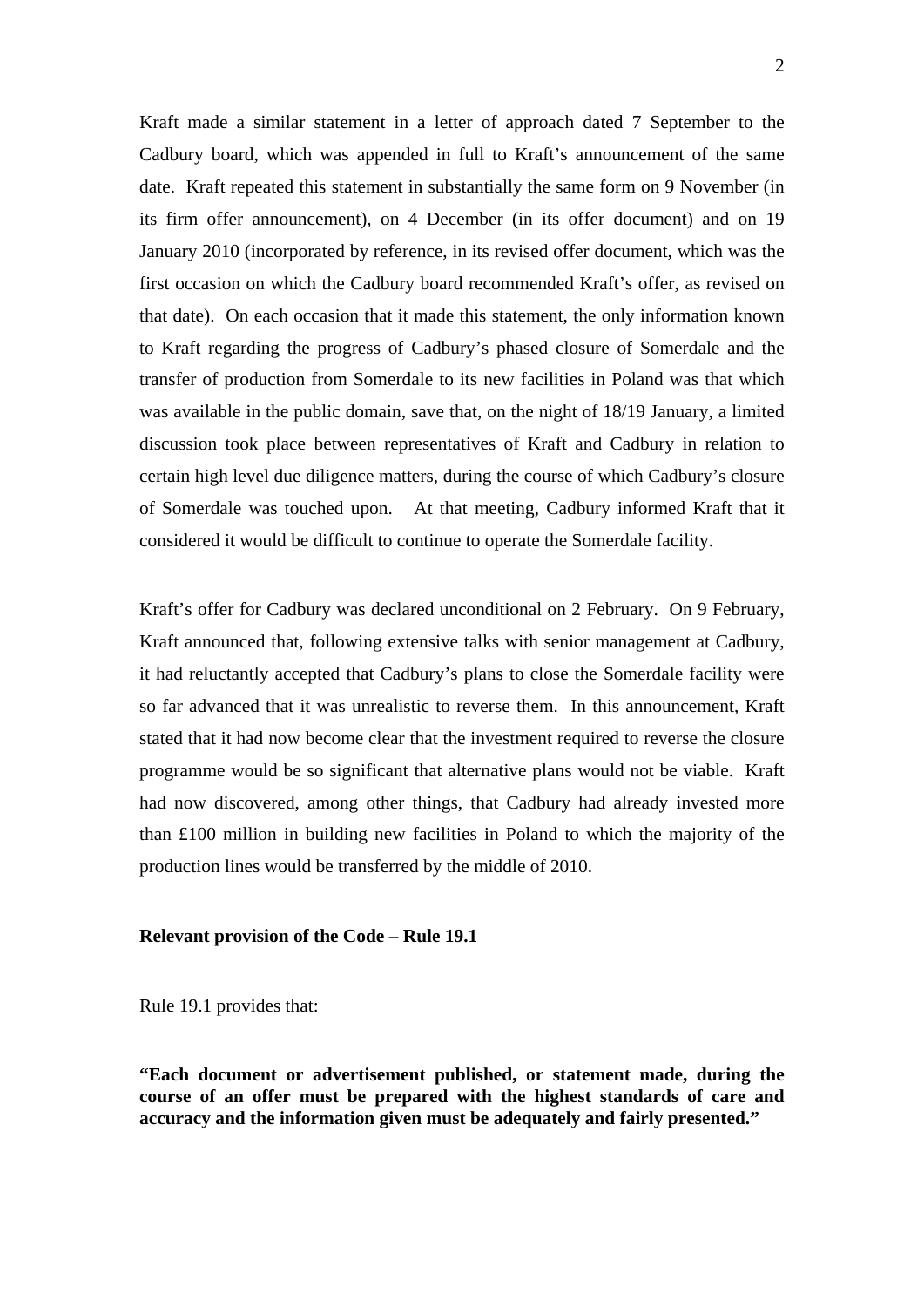Note 1 on Rule 19.1 explains that the Panel regards financial advisers as being responsible for guiding their clients with regard to any information published during an offer.

The Panel attaches great importance to Rule 19.1. Compliance with the Rule is fundamental to ensuring the orderly conduct of takeovers and, in relation to statements made by an offeror about its strategic plans for the offeree company and their likely repercussions on employment and the locations of the offeree company's places of business, that the board of the offeree company can fulfil its obligation under General Principle 2 and Rule 25.1(b) to set out its views on these subjects on a properly informed basis. Similarly, the company's employee representatives can only effectively exercise their right under Rule 30.2(b) to give their opinion on the effects of the offer on employment if these standards are met.

#### **Application of Rule 19.1 in this case**

Kraft has explained to the Executive that it needed additional manufacturing capacity for its chocolate products, particularly for the growing Continental European market. Kraft believed that the transfer of production from Somerdale to Cadbury's new facilities in Poland would not take place until the latter part of 2010 and that its offer (if successful) was likely to complete in early 2010. Kraft considered that it would then be able to use Cadbury's new Polish facilities to meet its need for additional capacity in Continental Europe and to continue to use the Somerdale facility to manufacture Cadbury products for the UK. However, given that Kraft did not know the detail of Cadbury's phased closure of Somerdale and the transfer of production from Somerdale to its new facilities, Kraft was not willing, nor was it in a position, to give any firm commitment in this regard, nor were its plans developed beyond a superficial level. As a result, Kraft chose to make the statement as one of belief.

Once Kraft had gained access to Cadbury's management, at the end of January, it became aware that Cadbury's phased closure of Somerdale and the transfer of production from Somerdale to its new facilities was significantly more advanced than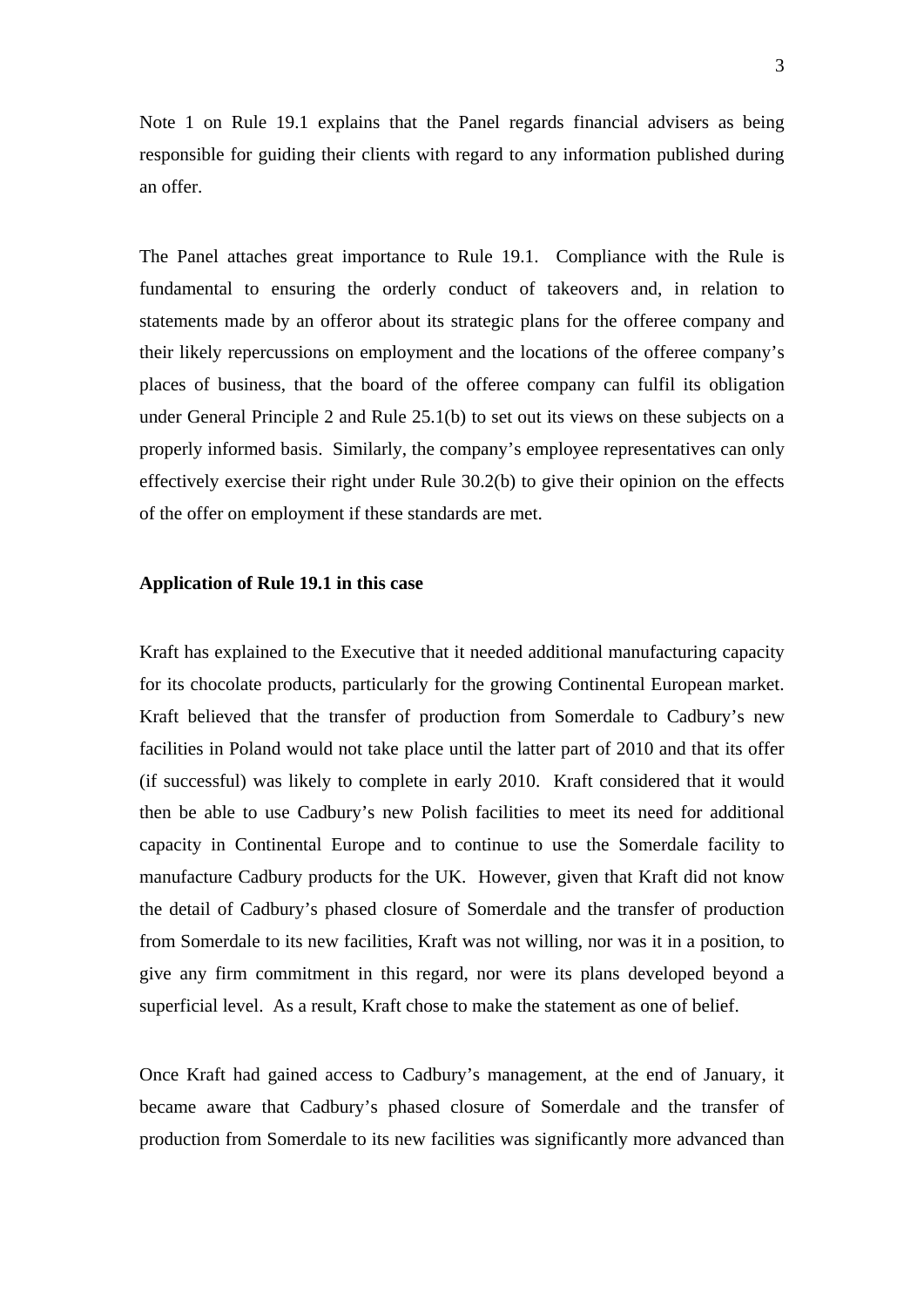Kraft had previously believed. As a result, as announced on 9 February, Kraft decided to close the facility in accordance with Cadbury's original plans.

The Executive considers that, where a party to an offer makes a statement of belief of the kind made by Kraft, Rule 19.1 requires not only that the party concerned honestly and genuinely holds that belief (a subjective test) but also that it has a reasonable basis for so holding that belief (an objective test).

In this case, in view of the statements' prominence and the significance attached to them by Kraft and Cadbury's employees, and given that they repeatedly raised the prospect of Kraft reversing a high profile and contentious decision taken by Cadbury some two years previously, the Executive considers that particular care was required in relation to the statements regarding the Somerdale facility.

## **Conclusions**

#### *Kraft*

The Executive has concluded that the statements made by Kraft regarding the Somerdale facility were not prepared to the standards required by Rule 19.1.

The Executive accepts that Kraft held an honest and genuine belief that it could keep Somerdale operational. Further, in Kraft's view, the publicly available information regarding the timing of the Somerdale closure, together with its own expert operational knowledge in relation to factory closure programmes in the industry, provided it with a reasonable basis for holding that belief.

However, the Executive considers that Kraft should not have made the statements in the form in which it did in circumstances where it did not know the details of Cadbury's phased closure of Somerdale and its investment in plant and machinery to make products for the UK in its new facilities in Poland. Without this information, Kraft's belief, no matter how well-intentioned, that it could continue to operate the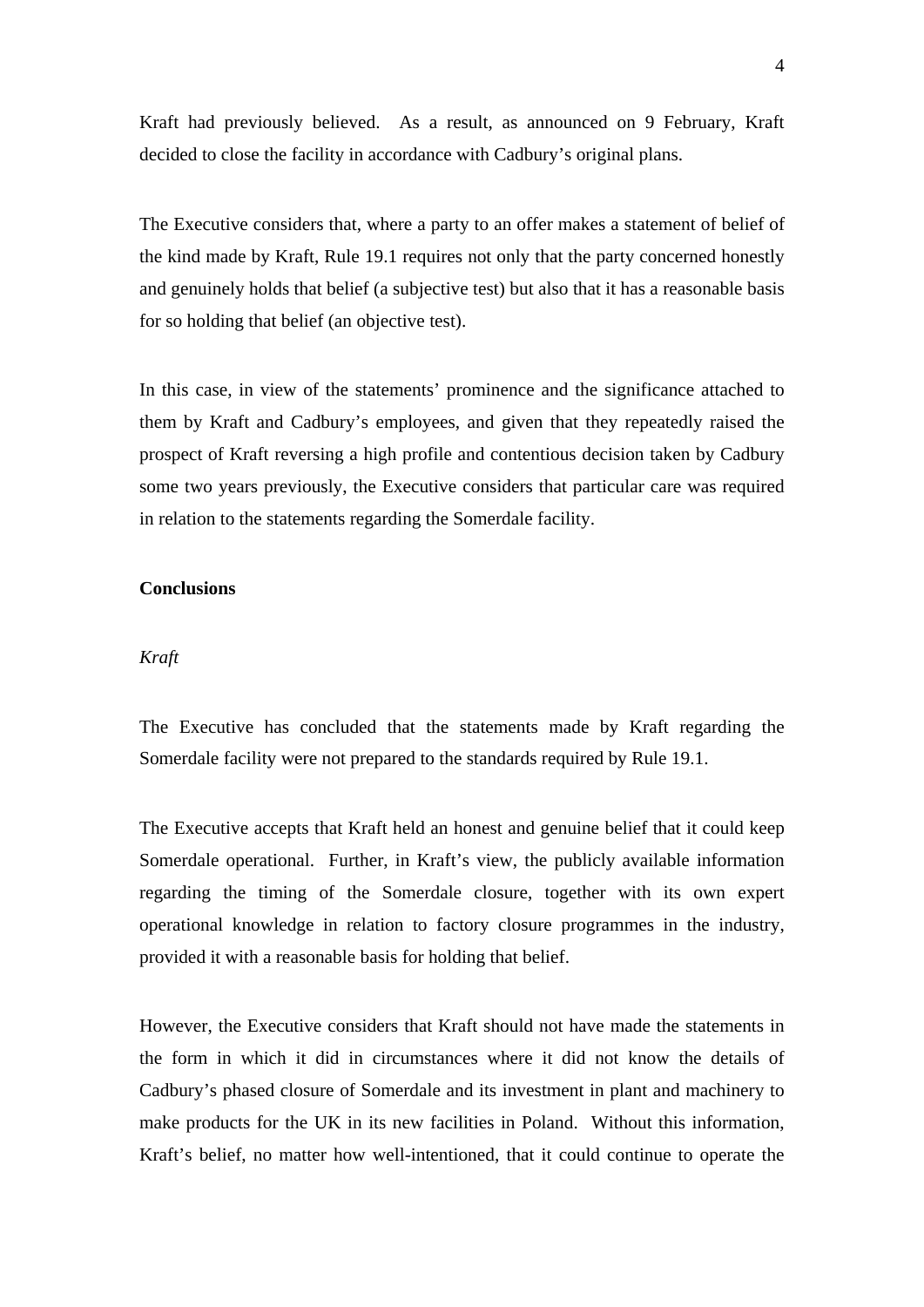Somerdale facility on a commercial basis was, in the opinion of the Executive, not a belief which Kraft had a reasonable basis for holding.

Kraft had an opportunity to take mitigating action once it gained access to representatives of the Cadbury management team, which first occurred on the night of 18/19 January. Kraft was told on that night that the phased closure of Somerdale was well advanced, that money had been committed, and that both equipment and people had been, or were in the process of being, moved out. However, Kraft did not take this opportunity to seek further information from Cadbury in order to establish whether the closure was so far advanced that it was unrealistic to reverse it.

Kraft is hereby criticised for not meeting the standards required under Rule 19.1.

## *Lazard*

Lazard & Co., Limited ("Lazard") was lead financial adviser to Kraft and was responsible for advising Kraft in relation to the Code.

Paragraph 3(f) of the Introduction to the Code makes clear that financial advisers have a responsibility to ensure that their client and its directors are aware of their responsibilities under the Code and will comply with them. This responsibility is fundamental to the Panel system of regulation. In relation to statements made by parties to an offer, this responsibility is reinforced by Note 1 on Rule 19.1 in order to ensure that such statements are prepared with the highest standards of care and accuracy, as required under Rule 19.1.

Lazard discussed the statements relating to Somerdale with Kraft and explained that Kraft would need a reasonable basis for holding its belief, as well as honestly and genuinely believing it. Lazard conducted certain independent due diligence from public sources and the statements were tested through the verification process. In addition, Lazard took comfort from Kraft's own expert operational knowledge in relation to factory closure programmes in the industry. However, in view of the prominence of the issue and the significance of the statements, Lazard should, in the